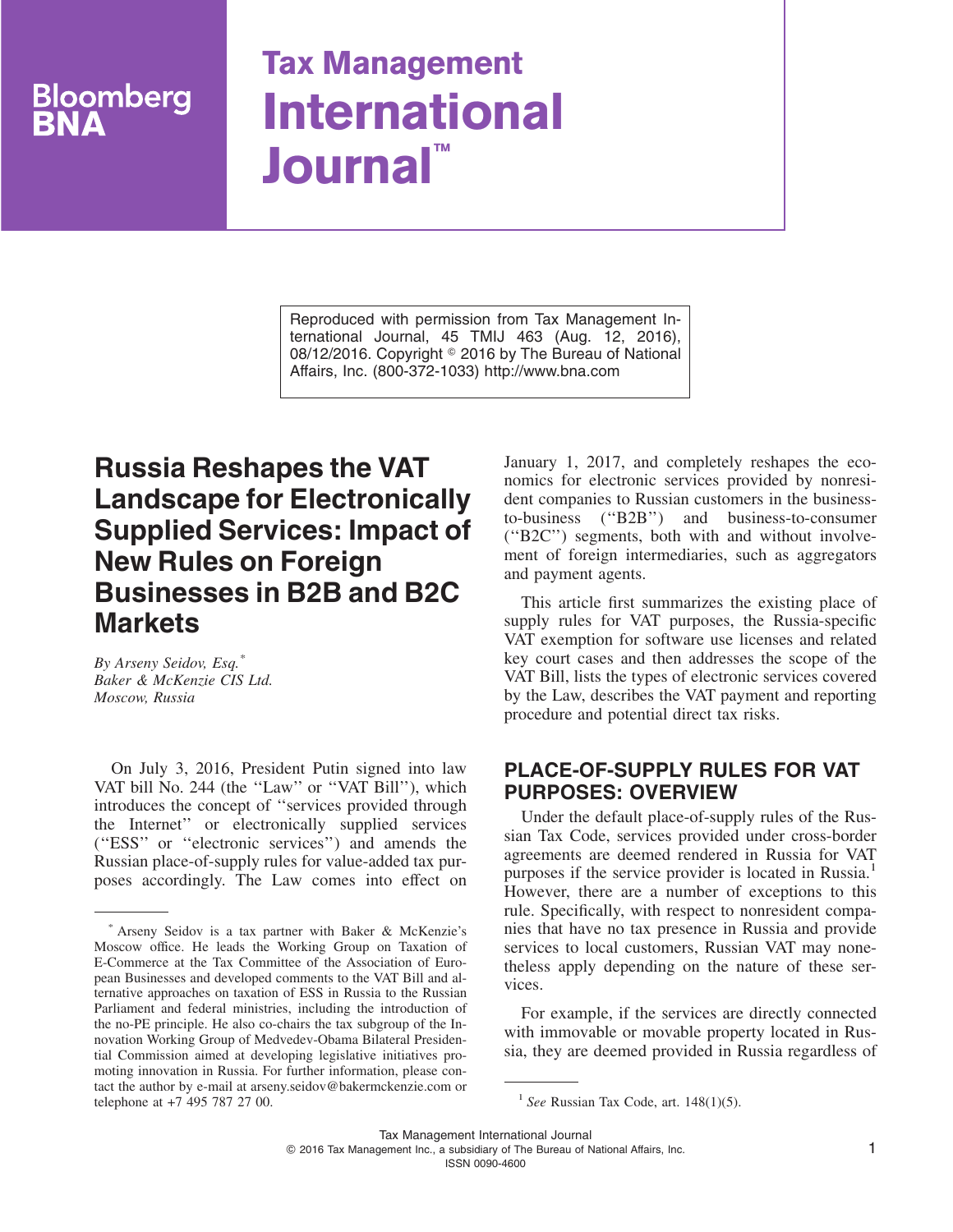the location of the parties to the agreement.<sup>2</sup> If the services represent consulting, legal, accounting, marketing, advertising, engineering, data collection or data processing, research and development, or human resources–related services, and certain other types of services, $3$  they are deemed provided in Russia if the customer is located in Russia.

With respect to licensing and assignment of intellectual property, such transactions are also deemed provided or assigned in Russia based on the location of the customer. This equally applies to licensing or assignment of trademarks, service marks, patents, know-how, copyrights, etc.<sup>4</sup>

The location of the customer is determined according to the actual presence of the customer in Russia, and in its absence, based on the place mentioned in the corporate constituent documents of corporate entities (Russian branches and representative offices of nonresident entities purchasing respective services or intellectual property are deemed located in Russia for domestic VAT purposes), place of management, place of the permanent executive body of corporate entities, place of the permanent establishment (''PE'') (applies to situations where the works or services are purchased through a PE) and based on place of residence of individuals, regardless of their residency status for tax purposes.<sup>5</sup>

If the services/licenses are deemed provided/ granted in Russia, they are normally subject to Russian VAT at the regular rate of 18%. Unlike European jurisdictions, Russia does not have a separate VAT taxpayer registration. Nonresident service providers or licensors are not required to register solely for VAT purposes, nor are they required to self-assess or report Russian VAT to the local tax authorities.

Within B2B transactions, Russia-based corporate customers, including local branches of nonresident companies, and individual entrepreneurs are required to act as tax agents, i.e., withhold applicable VAT on a reverse-charge basis (at a rate of 15.25% of gross outbound payments) and remit it to the federal budget.<sup>6</sup> Within B2C transactions, in the absence of Russia-based corporate intermediaries in the supply chain that cannot act as tax agents, there has never been any statutory VAT payment procedure for nonresident suppliers, and Russian VAT may not be collectible.<sup>7</sup> This procedure is, however, introduced by the VAT Bill with respect to ESS.

#### **VAT EXEMPTION FOR SOFTWARE LICENSES: HISTORICAL PERSPECTIVE**

Although intellectual property licenses granted or assigned by foreign licensors to Russian licensees are deemed realized in Russia for domestic VAT purposes, not all licenses will be subject to Russian VAT. Since January 1, 2008, licensing or assignment of intellectual property rights to software and databases under a license agreement have not been subject to Russian VAT.<sup>8</sup> This VAT exemption on software licenses was largely aimed at incentivizing the domestic software development industry. It has served as a basis for the development of a formidable subset of guidance letters of the Russian Finance Ministry, the main tax policy-making body in Russia, and has formed a practice of many businesses structuring their software distribution relationships as license relationships.

Specifically, in order to be eligible for the VAT exemption, a license agreement must be in place. Therefore, the exemption does not extend to distributors and resellers in the supply chain where license agreements are concluded between the licensor and end-use customer.9 The most common example of inapplicability of the VAT exemption is distribution of boxed software followed by conclusion of shrink-wrap licenses by the end-use customer and licensor, while the latter does not recognize any revenues from the licensee.<sup>10</sup>

The exemption does not capture customs VAT payable upon importation of licensed software recorded in tangible media.<sup>11</sup> To minimize exposure to customs VAT, many major software developers in the B2B segment switched to localized production of boxed software. Selling licenses to local customers directly (with activation keys provided electronically) and

<sup>2</sup> *See id.*, art. 148(1)(1), (2).

<sup>3</sup> Other types of services include audit services, computer program and database development, adaptation and modification services, lease of movable property (except for ground motor vehicles), agent services where an agent on behalf of a principal solicits a person providing the above-mentioned services, and transfer of emission credits under the Kyoto Protocol to the UN Framework Convention on Climate Change.

<sup>4</sup> *See* Russian Tax Code, art. 148(1)(4).

<sup>5</sup> *See id.*, art. 148(1)(4).

<sup>6</sup> *See id.*, art. 164(4).

<sup>7</sup> *See id.*, arts. 17(1) and 161(2).

<sup>8</sup> *See* art. 149(2)(26).

<sup>9</sup> *See* Guidance Letters of the Russian Ministry of Finance No. 03-07-07/66, dated Oct. 7, 2010 and No. 03-07-14/14317, dated Apr. 1, 2014, and Resolution of the Federal Arbitrazh Court of Povolzhsky District on case No. A49-5352/2011, dated July 13, 2012.

<sup>10</sup> *See* Guidance Letters of the Russian Ministry of Finance No. 03-07-11/648, dated Dec. 29. 2007, No. 03-07-11/68, dated Feb. 19, 2008, No. 03-07-08/36, dated Feb. 21, 2008, No. 03-07-15/44, dated Apr. 1, 2008, and No. 08-14/088321, dated Sept. 18, 2008.

<sup>&</sup>lt;sup>11</sup> See Guidance Letter of the Russian Ministry of Finance No. 03-07-14/14317, dated Apr. 1, 2014.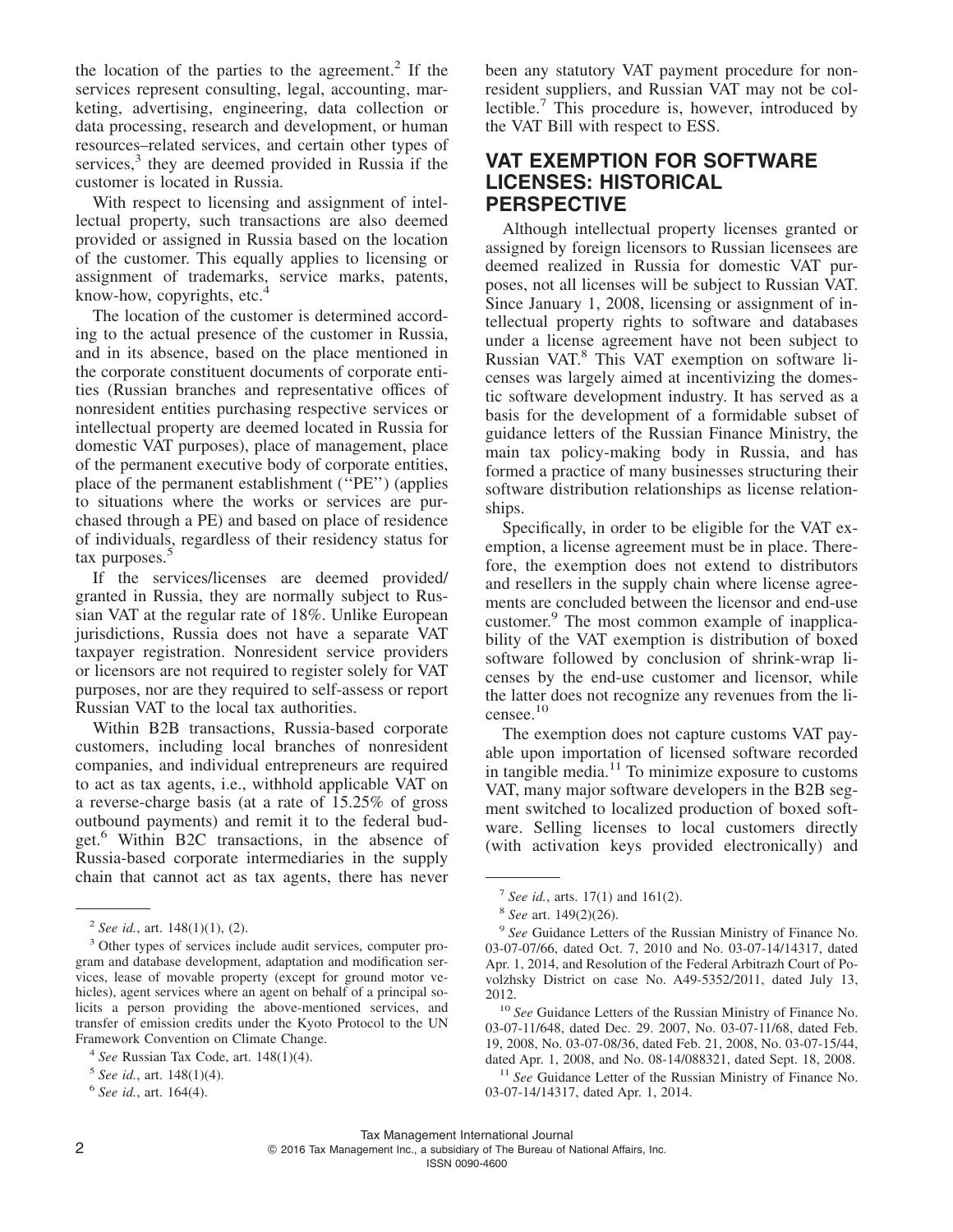procuring subsequent physical transfer of compact discs or flash drives with recorded software helped many multinationals save on Russian customs VAT and, at the same time, retain eligibility for the VAT exemption.

Technical maintenance, help desk and similar services, if provided for a separate fee, do not fall under the VAT exemption, since they represent service, rather than license arrangements.<sup>12</sup> If provided unconditionally for a bundled fee, they can also jeopardize the VAT exemption on such fee, since the Russian tax authorities may argue that the underlying agreement is of a mixed nature, rather than purely a license agreement, and the fee is not allocated between its license and service elements.<sup>13</sup>

Fees for software updates can be structured as technical maintenance or license fees. Thus, the application of the VAT exemption for software updates can be secured, provided the underlying license agreement has been properly drafted as a license to use subsequent versions of the software and there are no contractual provisions allowing the tax authorities to recharacterize the underlying nature of relationships into service arrangements.<sup>14</sup>

Overall, the 2008 VAT exemption has its history of interpretation by the Finance Ministry and Russian courts. Whether this exemption helped all Russian technology companies is a subject for a separate discussion. Small developers with immaterial fixed costs and little input VAT did indeed benefit, especially if they ultimately sold their software licenses to individuals or VAT-exempt businesses, such as banks or credit institutions. Those who grew bigger and started incurring substantial expenses into fixed assets, office lease, etc., could not recover associated VAT, because their VAT-exempt license revenues did not produce any output VAT flow. As a result, many businesses could not recover their input VAT (unless their total costs incurred for generating non-VAT revenues did not exceed 5% of total costs)<sup>15</sup> and were forced to include it into their cost of goods sold. This, in turn, impacted their pricing structure and made them less competitive in the market. Nonresident companies licensing software directly to local customers typically benefit most from the VAT exemption.

In the first draft of the VAT Bill, this exemption was repealed with respect to software and database licenses. Nonetheless, the adopted version of the Law has not affected the VAT exemption at all. Tentatively, according to the press, the Russian government will decide on the destiny of the VAT exemption in the fall of 2016.<sup>16</sup> According to some initiatives, the VAT exemption should be retained for Russian software developers and repealed for nonresident entities. If such an initiative is adopted, this may give rise to indirect tax discrimination concerns for many multinationals that are not captured by double tax treaties.

#### **IMPACT OF 'MAIL.RU GAMES' CASE**

Following the adoption of the 2008 VAT exemption, many Russian businesses, especially in the e-commerce industry, restructured their contractual relationships with customers in order to take advantage of the exemption. According to the Russian tax authorities, Mail.Ru Games LLC, a Russian gaming affiliate of the largest Russian IT conglomerate Mail.Ru, converted its user agreements into license agreements for all its B2C customers and started benefiting from the VAT exemption without having substantially modified the terms of the agreements and underlying software architecture of the games. The tax authorities claimed that the template license agreement essentially represented a mixed-type agreement with a free license and disguised paid services for additional ingame functionalities.

In the vast majority of MMO (massively multiplayer online) games, users obtain a license to use all of the game's features for free. When users pay to buy in-game gold and convert it to accelerate in-game experiences (e.g., obtain artefacts, armor, weapon, heroes, etc., without the need to spend hours playing again to get them for free), they would normally have already obtained use rights to such game features (with the same source code) under the original license. Additional in-game functionality subject to monetization was considered a part of the game already licensed for free, rather than of some expanded version of the game that could be licensed separately.

These were the core arguments of the Russian tax administration against Mail.Ru Games. According to the tax authorities, while Mail.Ru Games did grant free-of-charge licenses to use its software and play the games with all their features, it did not create any additional source code that could be licensed during the monetization process. Rather, Mail.Ru Games col-

<sup>12</sup> *See* Guidance Letters of the Russian Ministry of Finance No. 03-07-08/284, dated Oct. 11, 2011, No. 03-07-08/07, dated Jan. 15, 2008, No. 03-07-05/01, dated Jan. 12, 2009, No. 03-07-08/36, dated Feb. 21, 2008, and No. 03-07-11/649, dated Dec. 29, 2007.

<sup>13</sup> *See* Guidance Letters of the Russian Ministry of Finance No. 03-07-14/14317, dated Apr. 1, 2014, and No. 03-07-08/134, dated June 2, 2008, as well as the Letter of the Moscow Department of the Federal Tax Service No. 16-15/020629, dated Mar. 10, 2009.

<sup>14</sup> *See* Resolution of the Federal Arbitrazh Court of Moscow District on case No. A40-130312/12-140-876, dated June 11, 2013.

<sup>15</sup> *See* Russian Tax Code, art. 170(2), (4).

<sup>16</sup> *See* Golitsyna A., [https://www.vedomosti.ru/technology/](https://www.vedomosti.ru/technology/articles/2016/06/06/643783-zakonoproekt) [articles/2016/06/06/643783-zakonoproekt](https://www.vedomosti.ru/technology/articles/2016/06/06/643783-zakonoproekt) (June 6, 2016). Deputies postponed the issue on cancellation of benefits for IT companies to the fall. *Vedomosti*.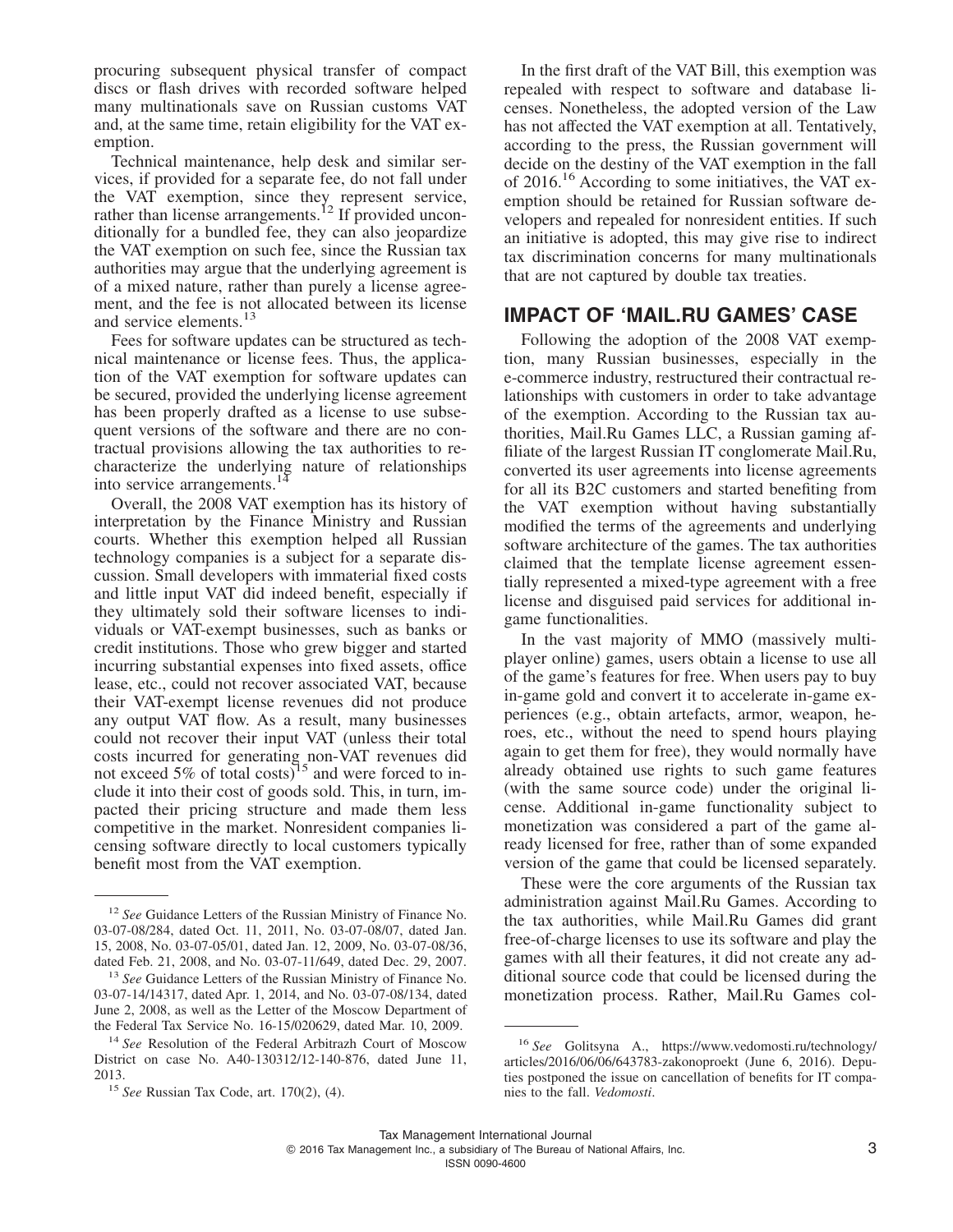lected fees for ''organizing the gaming process'' which had a services (rather than a license) treatment. This argumentation was supported by the Russian courts in all instances, including by the Supreme Court in 2015, and predetermined the outcome of subsequent tax audits of Russian gaming companies.<sup>17</sup>

As a result, Russian taxpayers forfeited the right to use the VAT exemption in this industry. They paid 18% VAT and 20% corporate profits tax on their monetization revenues. At the same time, in case of proper structuring, nonresident companies could have up to a few layers of defense against the Russian VAT and profits tax.

First, licensors normally have no presence in Russia and have their terms of use structured as a license, rather than as a service agreement subject to foreign law. Even though Russian law may apply to foreign law–governed end user license agreements (''EU-LAs") to the extent Russian consumer rights are effected, the Russian tax authorities have little means to go after a nonresident licensor with no presence or assets in Russia, especially if the licensor collects fees by charging credit cards directly or through a nonresident payment platform. In such a case, in the absence of a Russian tax agent and taxpayer in Russia, there is simply no statutory mechanism in the B2C segment to pay the VAT if that would apply.

Second, if the tax authorities go after intermediary payment partners, such as payment platforms, that help licensors monetize the games and may be considered as tax agents for domestic tax purposes, the licensor can still argue that Russian VAT should not apply under the place-of-supply rules. Specifically, even if the underlying relationships are not licensing relationships but rather service arrangements, and the latter are characterized in line with the approach of the Russian tax authorities within the *Mail.Ru Games* case as ''services for organization of gaming process,'' then such services fall into the default place-ofsupply rule, i.e., they are deemed provided based on the location of the service provider.

There might be other arguments on the side of the Russian tax administration and counterarguments on the part of nonresident taxpayers. However, all things being equal, the core outcome of the *Mail.Ru Games* case was that the new court practice put Russian companies in a less advantageous position from a VAT perspective vis-a`-vis nonresident companies. It was only a matter of time before VAT discrimination against Russian businesses would be resolved. Surprisingly, the draft VAT Bill was submitted to the Russian Duma, the lower chamber of the Parliament, not by the Finance Ministry (which is what usually happens with drafts of tax bills), the government or the governing party at the Duma, but rather by a small non-governing party ''Fair Russia,'' and only then received support from the Finance Ministry.

#### **SCOPE OF APPLICATION OF THE VAT BILL**

With the adoption of the VAT Bill, the place-ofsupply rules have been expanded with the list of newly defined electronic services. As of January 1, 2017, they are deemed provided in Russia for VAT purposes if the customer is considered located in Russia. Technically, the VAT Bill requires nonresident enterprises that supply electronic services to Russian customers to register for, pay, and report Russian VAT.

At the same time, for the majority of commercial arrangements, the Law imposes the collection and remittance obligation on platform companies and other intermediaries or customers. In those instances where nonresident enterprises (whether suppliers of electronic services or not) collect payments from individual Russian consumers directly, the nonresidents will be required to report, collect and remit the applicable Russian VAT. Noteworthy, Russian VAT must be paid to the federal budget only in Russian rubles. Hence, some taxpayers will have to consider opening a ruble account with a Russian bank.

The VAT Bill does not impose collection and payment obligations on B2B nonresident suppliers. VAT is collected on such supplies via ''reverse charge.'' While the VAT Bill does not provide detailed guidance on distinguishing between B2B and B2C supplies, Russian business customers are likely to inform nonresident suppliers of their business status, so that the nonresidents do not charge VAT on the supplies. If a nonresident supplier charges VAT on a B2B supply, the customer still remains liable for the VAT before the Russian federal budget as a tax agent. Thus, the customer must effectively pay VAT twice and then seek a refund from the supplier.

The VAT Bill narrows the scope of the electronic services that are subject to extraterritorial VAT, provides guidance on how to determine whether or not a customer is a Russian resident for purposes of the regime, and states that a nonresident enterprise that is deemed to supply services in Russia for purposes of the regime does not automatically have a Russian direct tax PE.<sup>18</sup>

#### **DEFINITION OF ESS**

The Law defines ESS as the provision of services <sup>17</sup> See court decisions on cases No. A40-56211/14, A40-91072/ performed through an information and telecommuni-

Tax Management International Journal

2016 Tax Management Inc., a subsidiary of The Bureau of National Affairs, Inc.

<sup>14,</sup> and A40-194444/15; and the Decision of the Supreme Court No. 305-KG15-12154, dated Sept. 30, 2015 on case No. A40- 91072/14. <sup>18</sup> *See* Russian Tax Code, art. 306(14).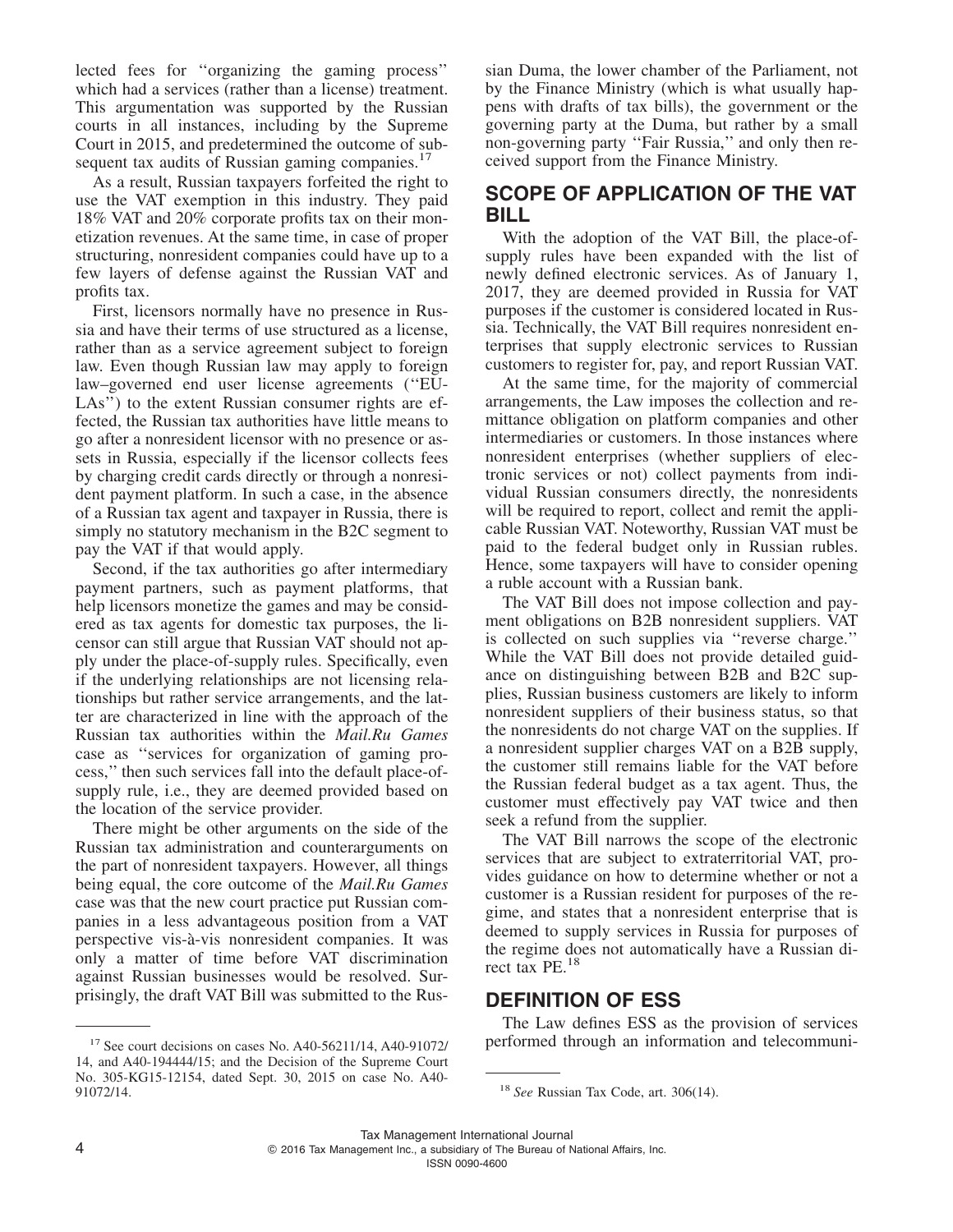cations network, including the Internet, and automatically with the use of information technologies. Such services include:<sup>19</sup>

- granting the right to use software (including computer games) and databases through the Internet as well as provision of remote access to them, including updates and additional options;
- advertising services provided through the Internet, including services provided with the use of software and databases that function on the Internet, as well as provision of advertising space on the Internet;
- services for displaying offers for the acquisition (disposal) of goods (works and services) or proprietary rights on the Internet;
- provision of technical, organizational, informational and other possibilities with the use of information technologies and systems through the Internet for setting up contacts between sellers and buyers and conclusion of contracts (including real-time trading platforms on the Internet where potential buyers may offer prices using an automated procedure and the parties to the contract are informed of a sale by messages that are created and sent automatically);
- provision and support of a commercial or personal presence on the Internet, support of users' electronic resources (websites and (or) pages on the Internet), provision of access to them by other Internet users, and provision of options to modify them;
- storage and processing of information if the person that submitted the information has Internet access to it;
- provision of computing capacity in real time for including information in information systems;
- provision of domain names and hosting services;
- •information system and website administration services on the Internet;
- services provided automatically over the Internet upon the insertion of information by the user, automated services for on-demand data search, selection and sorting, and provision of data to the user through information and telecommunications networks (including real-time stock exchange data provision and real-time automated translation services);
- provision of rights to use e-books and other electronic publications, informational and educational

materials, images, musical works with or without lyrics, and audiovisual works through the Internet, including when provided for watching or listening using remote Internet access;

- services involving searching for, and/or provision of information on, potential buyers for a client;
- provision of access to search systems on the Internet; and
- provision of statistical services on Internet websites.

The VAT Bill expressly excludes the following categories of transactions from the definition of electronic services: (i) online sales of goods or services that are physically delivered/performed in Russia, (ii) sales of licenses for PC software usage rights, computer games and databases on tangible storage media; (iii) the provision of consulting services by e-mail; and (iv) the provision of Internet access services.<sup>20</sup> These transactions are nevertheless still potentially subject to VAT under the general Russian VAT rules. Thus, for example, imports of physical goods that Russian customers purchase online could be subject to customs VAT, notwithstanding the exclusion in the VAT Bill.

#### **SELECTING INCOME CATEGORY: SERVICE vs. LICENSE**

With the new VAT rules on taxation of ESS, most electronic services and e-content provided to Russian customers through the Internet and online shops will be subject to Russian VAT.

If the VAT exemption for software use licenses remains in the Tax Code, nonresident software companies selling licenses to Russian customers may still rely on the exemption. Gaming companies in the MMO segment, however, will no longer be able to rely on such exemption, since the Russian tax authorities will likely attempt to extrapolate their approach in the *Mail.Ru Games* case to nonresident licensors' EU-LAs and consider the monetized revenues as fees for services for organizing the gaming process. Under this approach, such services will be subject to Russian VAT under the new regime.

If the VAT exemption remains intact and nonresident licensors continue applying it, separate attention should be given to the newly introduced domestic beneficial ownership rules that came into effect on

Tax Management International Journal © 2016 Tax Management Inc., a subsidiary of The Bureau of National Affairs, Inc. 5 ISSN 0090-4600

<sup>&</sup>lt;sup>19</sup> *See id.*, art. 174<sup>2</sup>(1).

 $(1).$  <sup>20</sup> *Id.*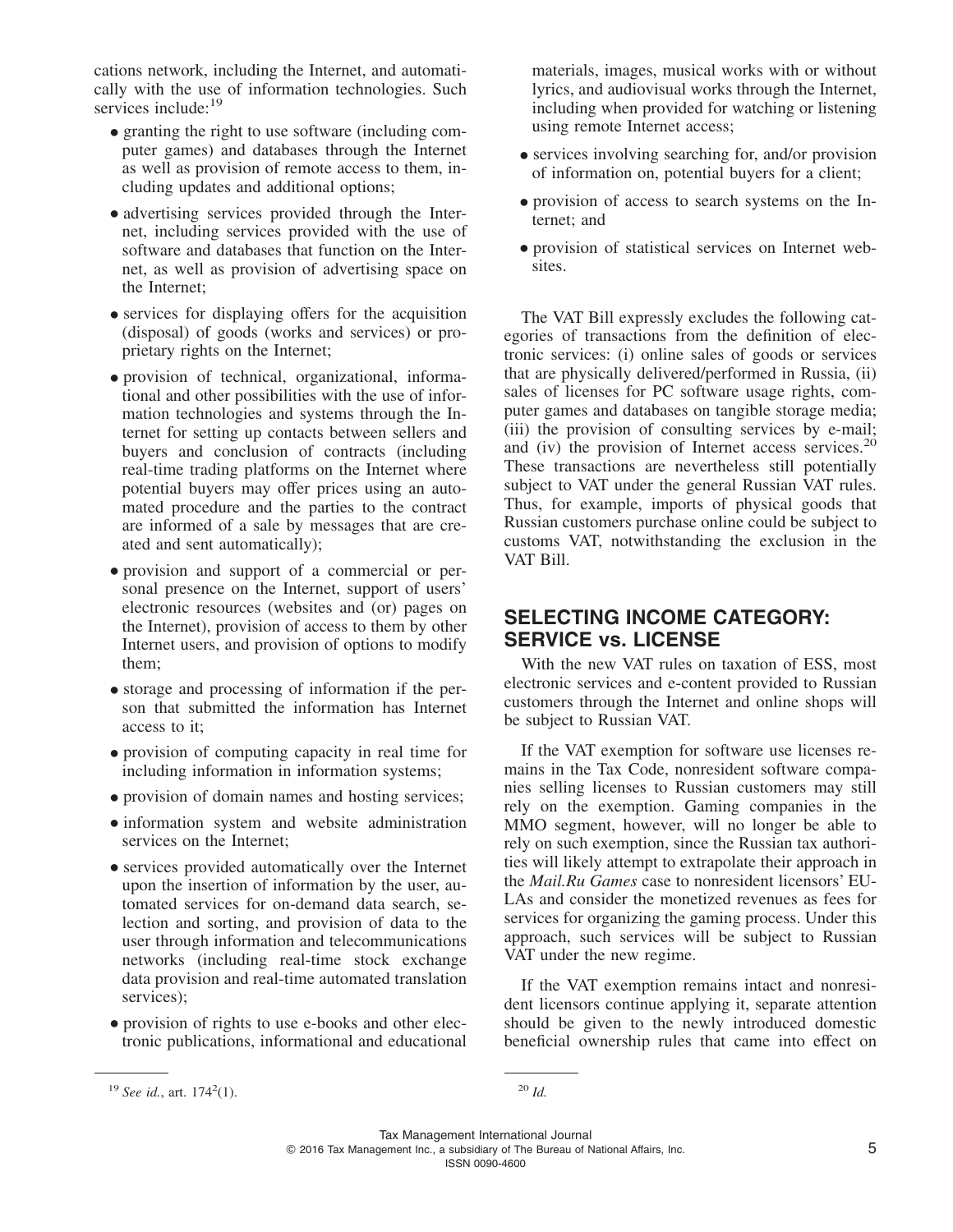January 1,  $2015.<sup>21</sup>$  According to the new rules, nonresident licensors may need to demonstrate to Russian tax agents, such as payment platforms and B2B customers, that they meet the statutory beneficial ownership criteria set forth in the Russian Tax Code. Specifically, Russian tax agents that may be exposed to tax audits of reduced tax treaty rates for outbound Russia-source royalties may request nonresident licensors to provide evidence of their discretion to determine the economic destiny of such royalties, including the absence of conduit character of upstream distribution of royalty income<sup>22</sup> and, potentially, the operational substance at the level of the licensor.

If the Russian Parliament revisits the VAT exemption so that nonresident enterprises may no longer apply it, there will be no difference from a Russian VAT perspective between selling licenses or services. In either scenario, such sales will be subject to Russian VAT under the new regime. However, there is a difference between services and license treatment from a Russian corporate profits tax perspective. While a licensor will be required to confirm its tax residence for treaty purposes (by way of providing a tax residency certificate, apostilled, translated into Russian and certified by a notary) and beneficial ownership status, a service provider will not be required to meet any of those requirements.

Therefore, to the extent nonresident suppliers have a legitimate choice between structuring the transaction as a service or as a license, the services treatment will normally have a more beneficial effect on the administration of the Russia-source income. However, if the same service has a license treatment in other jurisdictions, this may raise consistency issues and give the Russian tax administration a justified ground to use other countries' license agreements as a benchmark to recharacterize service fees into license income. In such a scenario, the Russian tax authorities may go after Russian tax agents, such as payment platforms and B2B customers. If the tax agent is sophisticated enough, it might not want to take unnecessary tax risks and/or will request tax indemnity from a nonresident service provider.

#### **DETERMINING LOCATION OF THE CUSTOMER AND SUPPORTING DOCUMENTATION**

Under the VAT Bill, if a nonresident enterprise supplies an electronic service to a Russian customer, the supply is deemed to take place in Russia and the nonresident enterprise is deemed to have a nexus in Russia for VAT purposes. It is critically important to properly determine whether the customer, especially in the B2C market, is deemed located in Russia for the purposes of the Law. Specifically, if, with respect to a supply to an individual not engaged in business, at least one of the following criteria is satisfied, the individual is deemed to be a Russian resident for purposes of the regime: $^{23}$ 

- the individual's place of residence is in Russia;
- payment for electronic services is made through a bank or electronic payment operator located in Russia;
- the customer's network (IP) address is registered in Russia; or
- a telephone number with Russia's country code is used to purchase or pay for services.

Difficulties are likely to arise in cases where the customer meets one of the criteria for Russia (e.g., IP address), but the second criterion (e.g., payment with a card issued by a non-Russian bank) points to a different country. Some data that is often collected during the monetization process but does not formally meet the above criteria — such as billing, shipping or e-mail address — is irrelevant and should be ignored for this test.

However, the VAT Bill has introduced a tie-breaker rule. Specifically, where one of the above criteria is satisfied, but according to the laws of the foreign jurisdiction which sets out that the place of supply of electronic services is also determined based on the location of the customer, the latter is not considered a Russian resident, the nonresident supplier may use its discretion to determine whether a supply is or is not to a Russian resident.<sup>24</sup> This tie-breaker rule may be considered unusual, as it would ordinarily give deference to one jurisdiction or the other, and would not allow the supplier to discretionally determine which jurisdiction has the right to impose VAT.

Where the supplier uses its discretion to determine that a supply should be subject to VAT in the EU or elsewhere (and not subject to VAT in Russia), the supplier may need to develop certain written policies that

Tax Management International Journal 2016 Tax Management Inc., a subsidiary of The Bureau of National Affairs, Inc.

<sup>21</sup> *See* Russian Tax Code, art. 7.

<sup>&</sup>lt;sup>22</sup> One of the latest court decisions against the taxpayer under ''beneficial ownership'' rules was the *Intesa Bank* case, where a Luxembourg company receiving interest payments from a Russian company was recognized as a ''conduit'' of the Italian shareholder controlling the Luxembourg company. Therefore, the Luxembourg company could not apply for the withholding tax exemption under the Russia-Luxembourg Tax Treaty. *See* Resolution of the 9th Arbitrazh Appellate Court on case No. A40-241361/15, dated June 14, 2016.

<sup>23</sup> *See* Russian Tax Code, revised art. 148(1)(4).

<sup>24</sup> *Id.*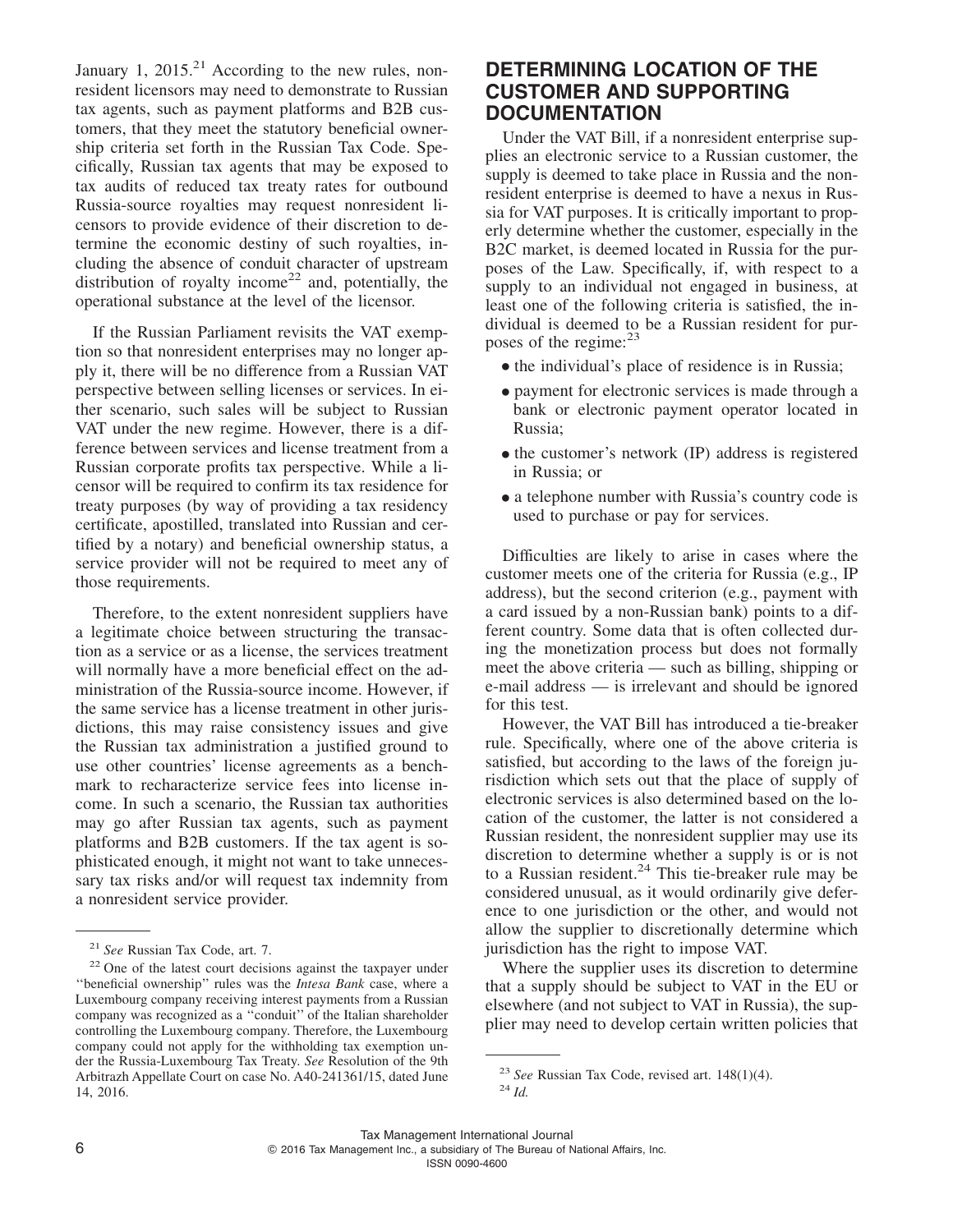resolve customers' residence conflicts for Russian VAT purposes. In order to avoid double VAT taxation, the supplier may need to communicate to and agree on consistent application of such policies by all platform companies and other intermediaries — that are in fact responsible for collecting and remitting VAT — through respective contractual arrangements and appropriate IT solutions.

For supplies to business customers, the general Russian VAT rules apply to determine whether the customer is a Russian resident or not. If the place of registration of the business customer, as reflected in its corporate documents, is in Russia, then the customer is a Russian resident and a supply to that customer is deemed to take place in Russia for VAT purposes. The Law does not provide criteria on which the supplier of electronic services may rely to establish that the supply is a B2B supply.

Many companies need to develop a process enabling them to distinguish between B2C sales and sales to corporate customers (including individual entrepreneurs). This is especially important in the context of increased focus in Russian tax audits on supporting documentation, such as a written contract, transfer and acceptance statements, invoices and payment documents. The form of agreements for the supply of electronic services in the B2B segment (whether concluded electronically or in writing) does not affect the Russian VAT treatment of underlying ESS, but does matter for Russian tax deductibility purposes.

Ordinarily, a conservative corporate customer would want all above documents in original hard copies in its files in order to be able to deduct the expense for corporate profits tax purposes and recover the VAT withheld. In the e-commerce world, this practice will not be sustainable. It might be possible to automatically generate soft copies of certain documents, potentially with an electronic digital signature, and some may be avoided completely. However, supporting documentation will represent a serious challenge for the Russian B2B market.

Another piece of supporting documentation that must be in place at the level of nonresident suppliers of electronic services and payment platforms is the so-called ''transaction register.'' According to the VAT Bill, nonresident enterprises that supply electronic services to Russian B2C customers and collect, report and pay Russian VAT are required to maintain separate transaction registers, which must contain data regarding these supplies. This includes data on the cost of the supplies to customers and data on meeting the above residence-related criteria. The VAT Bill is expected to serve as confirmation of a customer's residence.

The Russian tax authorities have fairly broad powers to request additional documentation from both nonresident taxpayers and Russian entities involved in the monetization process, including any data on payments made to nonresident suppliers, payment platforms or other intermediaries from the national system of payment cards, payment and e-money operators, clearing centers and their counteragents, mobile service providers and others.<sup>25</sup>

#### **INTERMEDIARIES AS TAX AGENTS**

In certain instances, ''tax agents'' of nonresident suppliers, as opposed to the suppliers themselves, are required to calculate and pay VAT on supplies of electronic services to Russian customers. In these cases, the payment and reporting burden therefore shifts from the supplier to the agent. The VAT Bill defines the following persons as ''tax agents'' for purposes of the regime:

- nonresident enterprises acting as platform companies and other intermediaries that are directly involved in collecting payments from individual Russian consumers;
- Russian companies and individual entrepreneurs acting as intermediaries that are directly involved in collecting payments from Russian customers; and
- Russian companies and individual entrepreneurs that are customers of nonresident suppliers of electronic services.

Under this framework, even though the regime technically applies to both B2C and B2B supplies of electronic services, the requirement for nonresident enterprises to pay VAT applies exclusively in the context of B2C supplies, as VAT in connection with B2B supplies is collected via ''reverse charge'' by Russian intermediaries or corporate customers and individual entrepreneurs.

Importantly, the VAT Bill refers to nonresident platform companies and Russian companies and individual entrepreneurs as tax agents if they act pursuant to agency, commission or similar agreements with nonresident suppliers. If there are several nonresident intermediary companies in the supply chain, the lower-tier nonresident company that collects money from Russian individuals is deemed a tax agent even if it does not have a direct agreement with the nonresident supplier.<sup>26</sup>

The Law does not provide further guidance on the nature of agreements that can be captured by the term ''similar.'' Thus, banks, card acquiring companies and

<sup>25</sup> *See id.*, art. 93.1(2).

<sup>&</sup>lt;sup>26</sup> *See id.*, arts. 161(5) and 174<sup>2</sup>(3).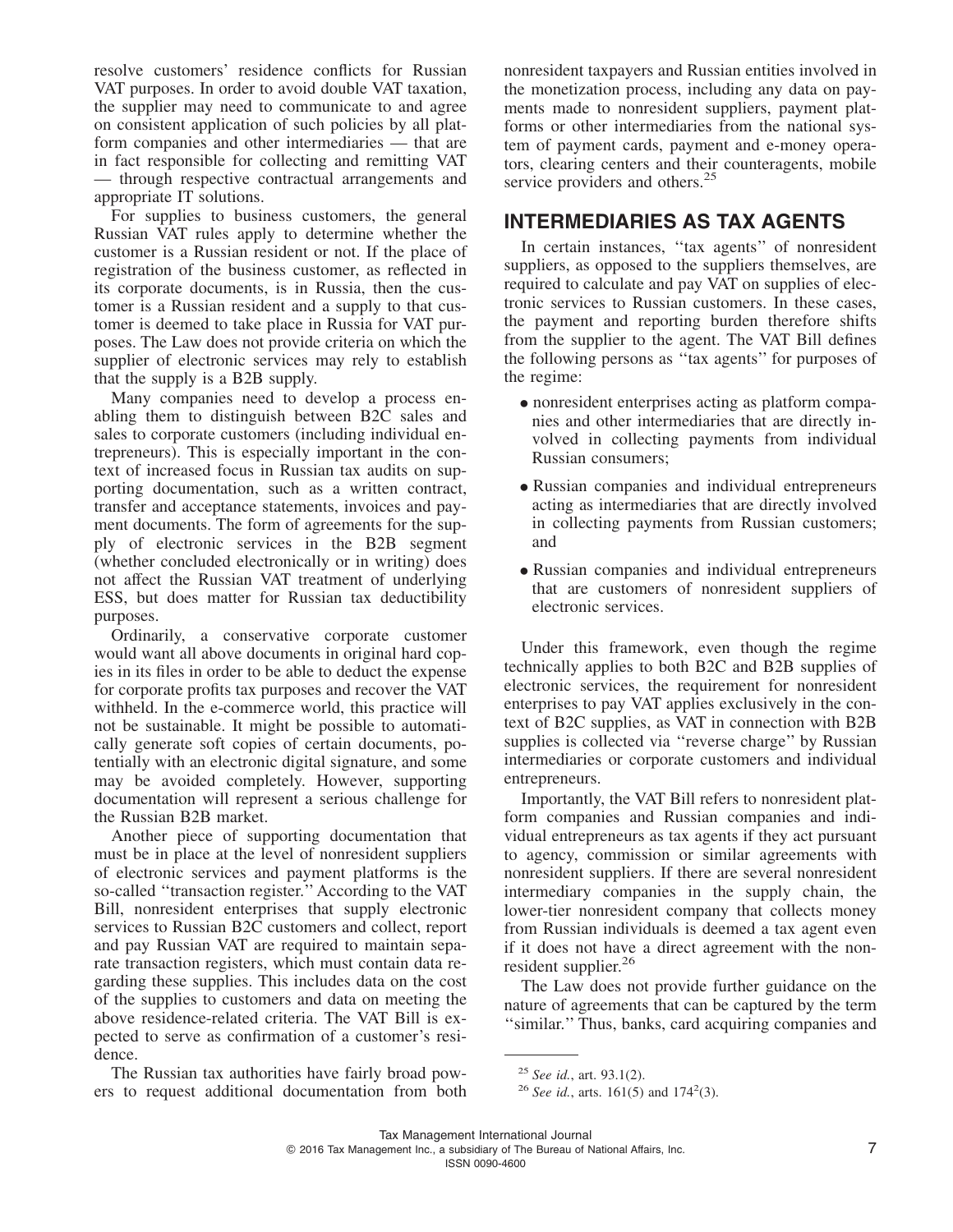other intermediaries, even if not retained by suppliers directly and in the absence of agency or commission type agreements, might end up undertaking the full scope of obligations of a Russian tax agent being required to register with the tax authorities, report and pay the VAT to the Russian budget.

#### **REPORTING, COMPLIANCE AND ENFORCEMENT ISSUES FOR NONRESIDENT BUSINESSES**

There are no statutory thresholds within which the VAT payment or reporting requirements do not apply. Nonresident suppliers, platform companies and intermediaries that collect fees, regardless of their amount, for electronically supplied services are subject to a special reporting regime. They are not required to issue special VAT invoices (''schet-fakturas'') and maintain purchase and sales ledgers, $27$  but are required to file VAT returns (by the 25th of the month following the reporting calendar quarter) electronically. By default, such e-filing may take place either through a special personal account of the taxpayer or, provided such e-account cannot be used, through an authorized operator of e-communication with the tax authorities.28

The Russian Tax Code does not set forth any statutory mechanisms enabling collection of VAT from nonresident suppliers or payment platforms that have no assets in Russia. Given that the vast majority of double tax treaties address only direct taxes, expectations that other jurisdictions will assist the Russian government in collecting unpaid or non-withheld VAT would be excessive. There is simply no effective and enforceable mechanism on collecting extraterritorial VAT with respect to electronic services supplied by nonresident enterprises in Russia.

While compliance with local laws is normally the only possible course of action for the vast majority of multinationals, for some small and medium-sized enterprises (''SMEs'') such compliance could become an impediment to entering the market. If some market players do not follow the Russian VAT registration, payment and reporting rules, this might lead to certain behavioral distortions among electronic service suppliers and give some SMEs *de facto* ''benefits'' — in the form of unpaid VAT and absence of associated costs on administration and compliance — over large corporations. However, this might be a short or midterm gain, because Russian tax laws are constantly changing and could be expanded with more severe rules on blocking access to suppliers' websites, as is

already the case with respect to noncompliance with Russian personal data laws.

#### **PE CONSIDERATIONS**

The Law expressly states that the supply of electronic services by a nonresident enterprise to a Russian customer does not give rise to a Russian direct tax PE of the nonresident. This provision should, in theory, resolve concerns about whether the VAT Bill increases nonresident enterprises' direct tax exposure in Russia.

At the same time, in the long run, a nonresident supplier might have some exposure to a PE in Russia if it uses a Russia-based server for the monetization process and/or processing of customer data. For example, if the supplier collects and stores personal data — due to domestic localization requirements — on Russia-based servers that the supplier owns or leases, such servers might be considered to be at the disposal of the supplier and create a nexus with the Russian taxing jurisdiction.

The Russian tax laws do not contain any provisions on server-based PEs. The statutory definition of a PE in Russia goes beyond the PE definition reflected in the OECD Model Tax Convention and captures sales of goods from locally owned or leased warehouses.<sup>29</sup> Obviously, in 2002, when this statutory rule came into effect in Russia, the e-commerce market was not developed at all. Going forward, there is a potential that the Russian tax authorities and courts will consider legitimate an idea of extrapolating this provision to the digital economy and consider a server (if owned or leased) an analogue of e-warehouse for domestic PE purposes. Such risk is low, but cannot be completely discarded. And even if such interpretation does not materialize, there is no guarantee that the Russian Finance Ministry or the Federal Tax Service will not, at some point, develop a fiscally driven position with reliance on approaches adopted by the Organization for Economic Cooperation and Development (OECD) or used in court precedents of developed tax jurisdictions.

According to the Commentary to the Model Tax Convention, ''the server on which the website is stored and through which it is accessible is a piece of equipment having a physical location and such location may thus constitute a ''fixed place of business'' of the enterprise that operates that server.''<sup>30</sup> ''If the enterprise carrying on business through a website has the server at its own disposal, for example it owns (or

2016 Tax Management Inc., a subsidiary of The Bureau of National Affairs, Inc.

ISSN 0090-4600

<sup>&</sup>lt;sup>27</sup> *See id.*, art.  $169(3)^2$ .

<sup>&</sup>lt;sup>28</sup> *See id.*, arts.  $174^2(7)$ , (8).

<sup>29</sup> *See id.*, art. 306(2).

<sup>30</sup> *See* Commentary (p. 42.3) to paragraph 7 of Article 5 of OECD Model Tax Convention on Income and on Capital (Condensed Version 2014), OECD Publishing, p. 112.